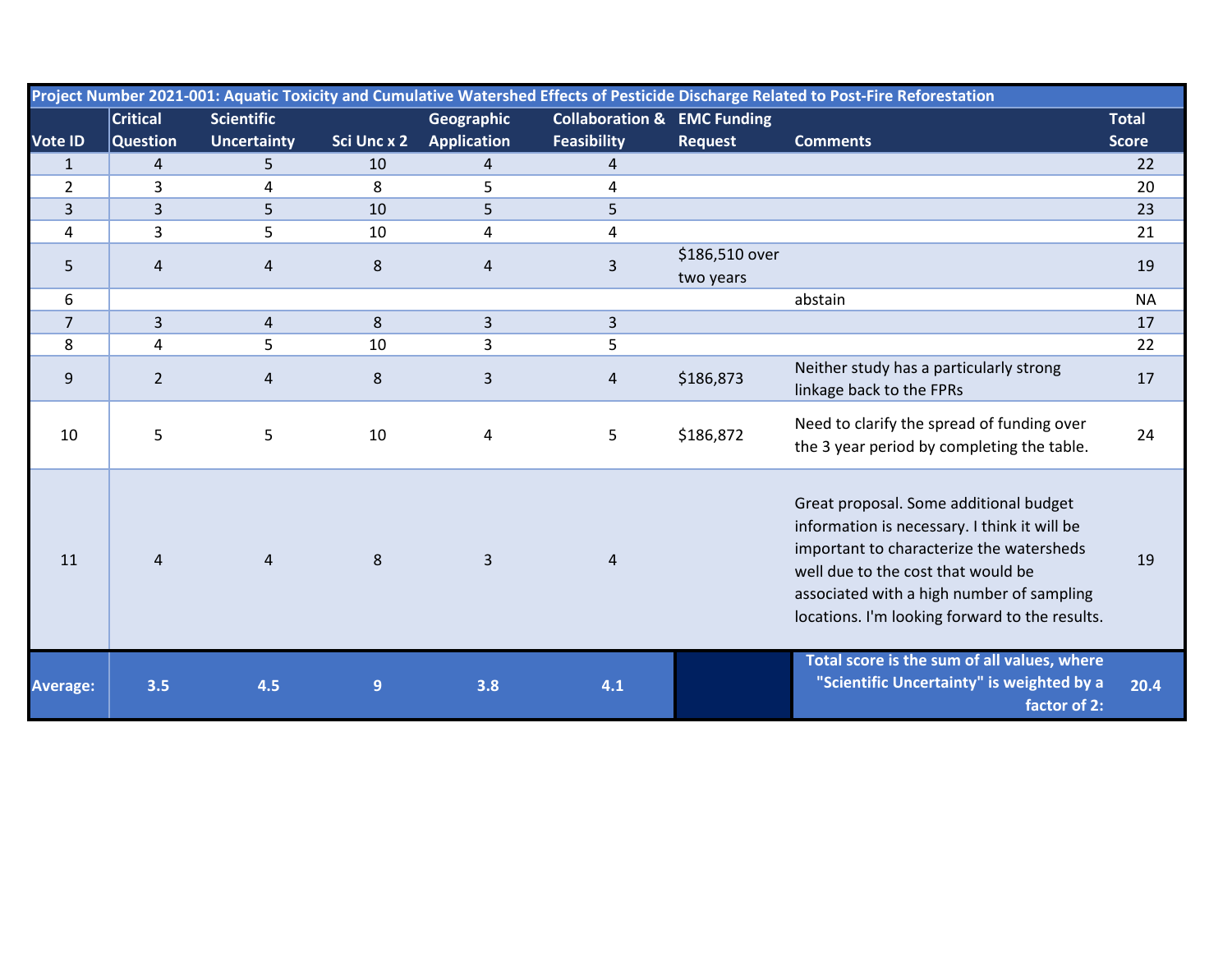| Project Number 2021-003: Evaluating the response of native pollinators to fuel-reduction treatments in managed conifer forests |                 |                    |             |                         |                            |                            |                                                                                                                |                    |
|--------------------------------------------------------------------------------------------------------------------------------|-----------------|--------------------|-------------|-------------------------|----------------------------|----------------------------|----------------------------------------------------------------------------------------------------------------|--------------------|
|                                                                                                                                | <b>Critical</b> | <b>Scientific</b>  |             | Geographic              | <b>Collaboration &amp;</b> |                            |                                                                                                                |                    |
| Vote ID                                                                                                                        | <b>Question</b> | <b>Uncertainty</b> | Sci Unc x 2 | <b>Application</b>      | <b>Feasibility</b>         | <b>EMC Funding Request</b> | <b>Comments</b>                                                                                                | <b>Total Score</b> |
| $\mathbf{1}$                                                                                                                   | $\overline{3}$  | 5                  | 10          | 5                       | 5                          |                            |                                                                                                                | 23                 |
| $\overline{2}$                                                                                                                 | 5               | 5                  | 10          | 4                       | 5                          |                            |                                                                                                                | 24                 |
| $\overline{3}$                                                                                                                 | 3               | 5                  | 10          | $\overline{\mathbf{4}}$ | $\overline{\mathbf{4}}$    |                            |                                                                                                                | 21                 |
| 4                                                                                                                              | 4               | 5                  | 10          | 4                       | 5                          |                            |                                                                                                                | 23                 |
| 5                                                                                                                              | 4               | 4                  | 8           | 3                       | 4                          | yes                        | yes                                                                                                            | 19                 |
| 6                                                                                                                              | 5               | 4                  | 8           | 3                       | 5                          | \$448,510 over 3 years     |                                                                                                                | 21                 |
| $\overline{7}$                                                                                                                 | 4               | 5                  | 10          | $\overline{4}$          | 5                          |                            |                                                                                                                | 23                 |
| 8                                                                                                                              | 5               | 4                  | 8           | 4                       | 5                          |                            |                                                                                                                | 22                 |
| 9                                                                                                                              | 5               | 5                  | 10          | $\overline{\mathbf{4}}$ | 5                          |                            |                                                                                                                | 24                 |
| 10                                                                                                                             | 3               | 5                  | 10          | 4                       | 5                          | \$448,510                  | Neither study has a<br>particularly strong<br>linkage back to the FPRs                                         | 22                 |
| 11                                                                                                                             | 4               | $\overline{4}$     | 8           | $\overline{4}$          | 5                          |                            | Excellent proposal. The<br>broad support was nice<br>to see.                                                   | 21                 |
| <b>Average:</b>                                                                                                                | 4.1             | 4.6                | 9.3         | 3.9                     | 4.8                        |                            | Total score is the sum of<br>all values, where<br>"Scientific Uncertainty" is<br>weighted by a factor of<br>2: | 22.1               |